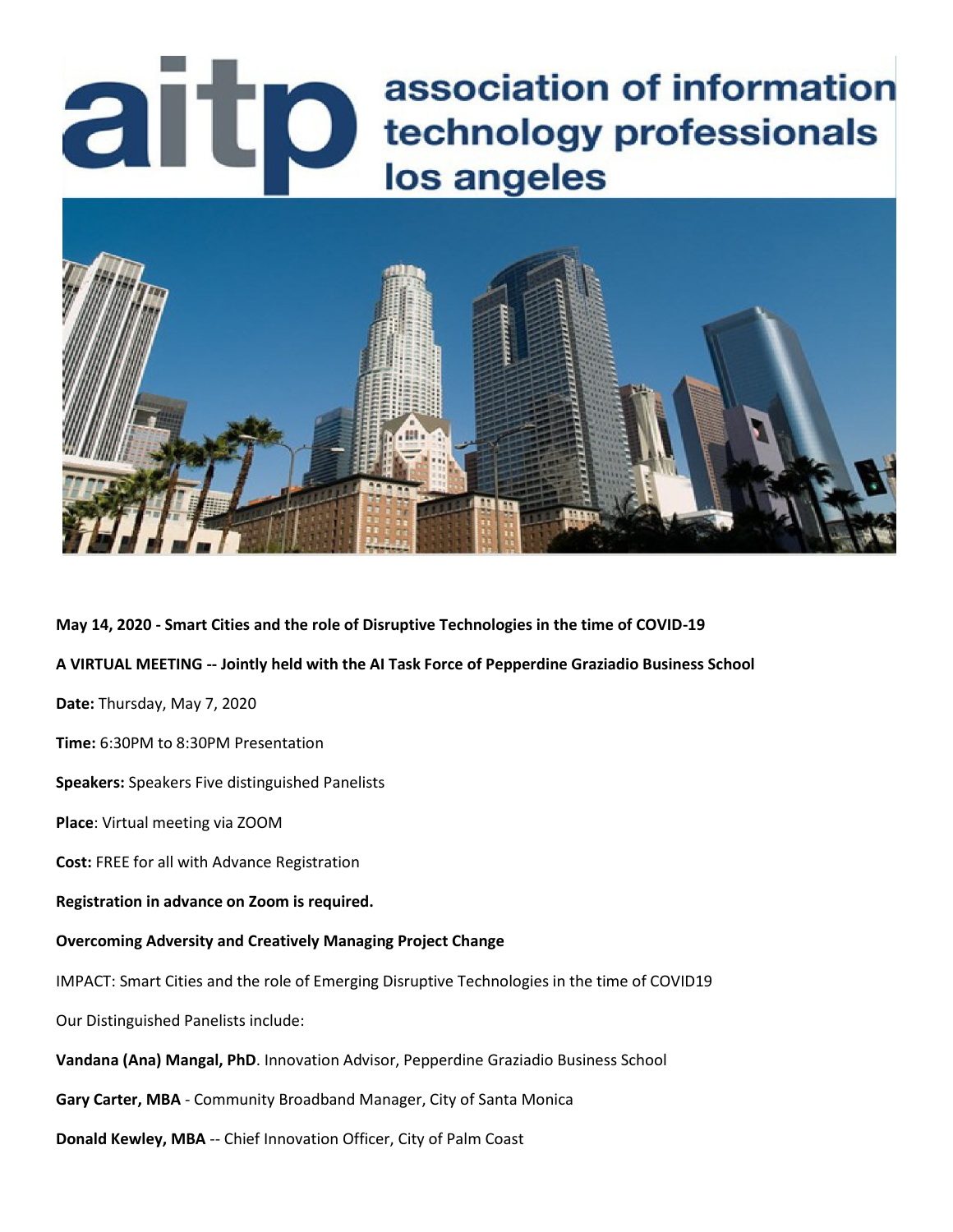**Erik Krogh, PhD** - Practitioner Lecturer of Information Systems Technology Management, Pepperdine Graziadio Business School

### **Lakshmi Sharma, MBA** - Director Product Management, Networking Solutions. Google Cloud

Technology innovations are revolutionizing the public sector. Cities are digitalizing using various emerging technologies to offer services to their communities. The use of these technologies becomes especially critical during times of a crisis such as COVID19. Partnerships with private corporations in various sectors including technology solutions providers, telecommunications, transportation, supply chain logistics, utilities and retail & e-commerce are enabling cities to deliver information and services to their communities.

Some of the technologies such as broadband, surveillance cameras, social media, apps and trends reporting are currently being used by smart cities. Many global smart cities are beginning to also employ emerging technologies such as IoT, bots, facial recognition, artificial intelligence, drones and 5G networks especially in the times of crisis.

This event aims to bring together experts from academia and industry - cities and private corporations, to learn and discuss what role emerging disruptive technologies are playing in helping cities ensure that their communities are informed, serviced and safe. This discussion would also encompass the role that private organizations are playing especially as technology solutions providers to make this happen during COVID19.

### **About Our Sponsors**

# visibilityone

## **Visibility One - Making it Simple**

VisibilityOne Cuts Down Videoconferencing Troubleshooting.

The industry's first UCC monitoring application that goes beyond SNMP. VisibilityOne provides a new layer of information simply not available with standard monitoring tools. Patented business intelligence offers a single, data-rich view, across multiple vendors and cloud services to provide real-time performance, actionable insights, and reporting.

Learn more at<https://www.visibility.one/>

### **Contact Information:**

AITP-LA can be accessed at www.aitp-la.org and the LinkedIn group is "AITP-LA"

For more information, contact Mitchell Matsumura at 310-561-0755.

### About AITP-LA

**Association of Information Technology Professionals LA (AITP-LA)** meets in West LA with a focus on keeping members abreast of trends and best practices in managing technology, and providing strong networking opportunities.

AITP-LA is about technology – bringing experts in their field to share cutting-edge ideas with members. Helping members connect the dots, take the next steps, grow in their ability to apply technologies to competitive advantage.